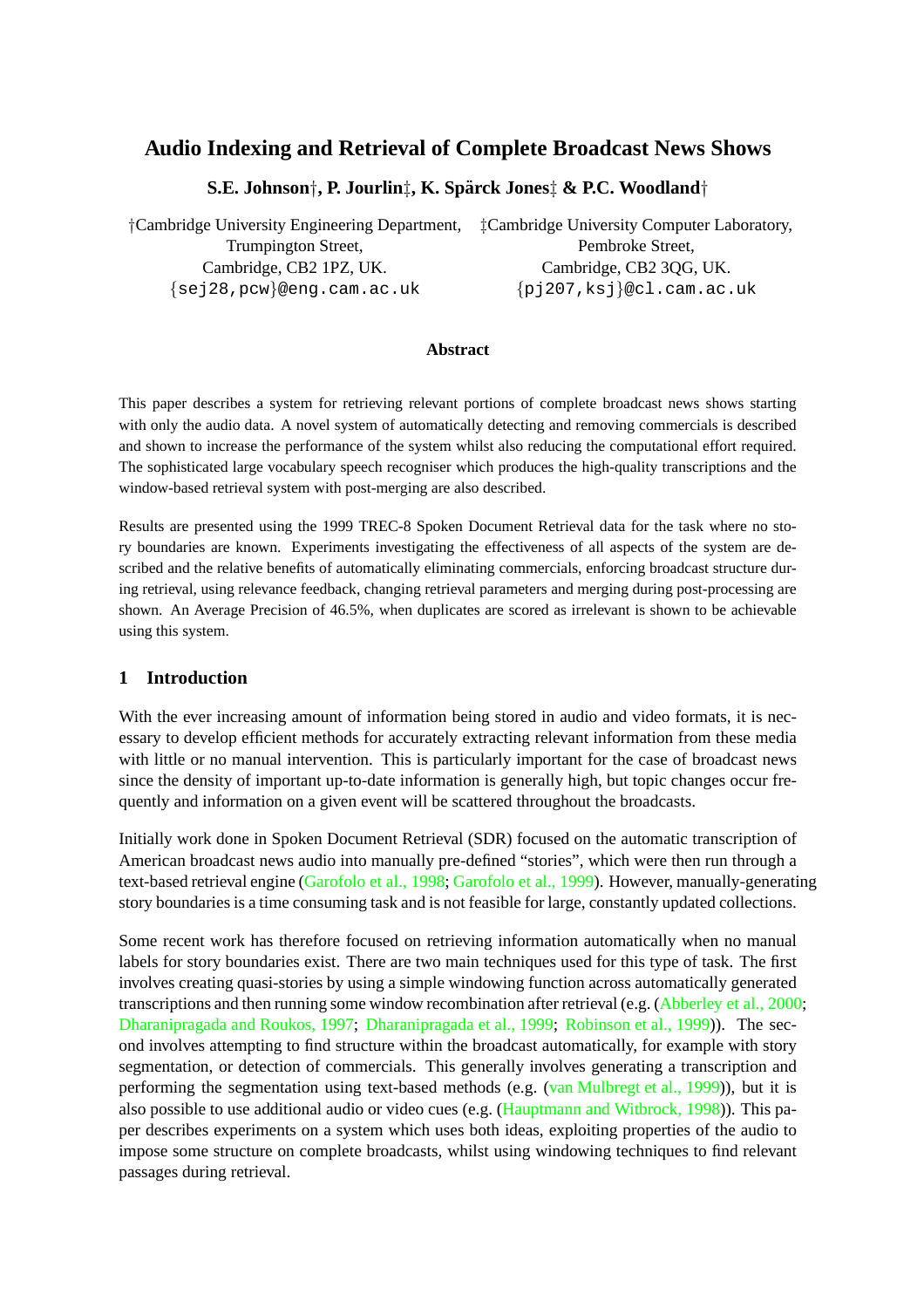Section 2 describes the framework for the experiments reported in this paper including the data set used and the method of performance evaluation. Section 3 describes a method for automatically detecting and eliminating commercials using the audio data directly, whilst the overall recognition, indexing and retrieval system is described in section 4. More details about the experimental procedure and a discussion of the scoring measures are given in section 5. Experimental results showing the effect of commercial removal, enforcing structure within the broadcasts and improving the retrieval and post-processing are given in section 6 and [fin](#page-3-0)ally conclusions are offered in section 7.

### **2 Description of Task and Data**

The experiments reported in this paper use the f[ram](#page-5-0)ework of the TREC-8 Spoken Document Ret[rie](#page-12-0)val (SDR) Story Unknown (SU) track (Garofolo et al., 2000). For this evaluation 500 hours of American broadcast news audio were supplied along with 50 queries and their associated human relevance assessments. The manually-generated story boundaries which had been used when producing these assessments were then used to defi[ne the official story-ID](#page-13-0)s for the scoring procedure.

Participants had to automatically produce show:time stamps for each query for the portions of audio thought to be relevant to that query. These were then mapped to the appropriate story-ID and all but the first occurrence of each story was labelled as irrelevant. Any non-story audio, such as commercials or jingles was also scored as irrelevant before the standard IR measures of *precision* (proportion of retrieved documents that are relevant) and *recall* (proportion of relevant documents that are retrieved) were calculated. The overall performance measures reported in this paper is the Average Precision (averaged over precision values computed after each relevant document is retrieved) and R-precision (precision when the number of documents retrieved equals the number of relevant documents) averaged over all the queries.<sup>1</sup>

The data used for the evaluation was the February 1998 to June 1998 subset of the audio from the TDT-2 corpus. It consisted of 244 hours of Cable News Network (CNN) broadcasts, 102 hours from Voice of America (VOA), 93 hours from Public Radio International (PRI) and 62 hours from the American Broadcasting Company (ABC). All recognition had to be performed *on-line*, namely not using any material broadcast after the date of the show being processed, whilst retrieval was *retrospective* i.e. any data up until the end of the collection (June 30th 1998) could be used. The use of any manually-derived story boundary information was prohibited in both tasks.

### **3 Automatic Elimination of Commercials**

The overall system is designed to pick out areas in the news broadcasts which are relevant to a users request. Complete audio shows include portions other than news stories, such as commercials, which contain little content information and hence are very unlikely to be relevant to any user request. Therefore any method of automatically removing such portions of audio would not only reduce the amount of computational time needed for recognition, but would also reduce the possibility of false matches occurring, and hence increase overall retrieval performance.

A system was built to automatically detect and remove commercials within the framework of the TREC-8 SU task. The commercial detector was based on finding segments of repeated audio using a method for direct audio search (Johnson and Woodland, 2000) making the assumption that (usually) only commercials are repeated.<sup>2</sup> The detector used a windowing system to divide the audio into overlapping segments of 5 seconds long with a shift of 1 second between adjacent windows. Each

 $11$  of the 50 queries was adjud[ged to have no relevant documents](#page-14-0) within the TREC-8 corpus and therefore was not used in the calculation of AveP and R-precision.

<sup>&</sup>lt;sup>2</sup>Tony Robinson initially suggested the idea that repeated audio could indicate the presence of commercials.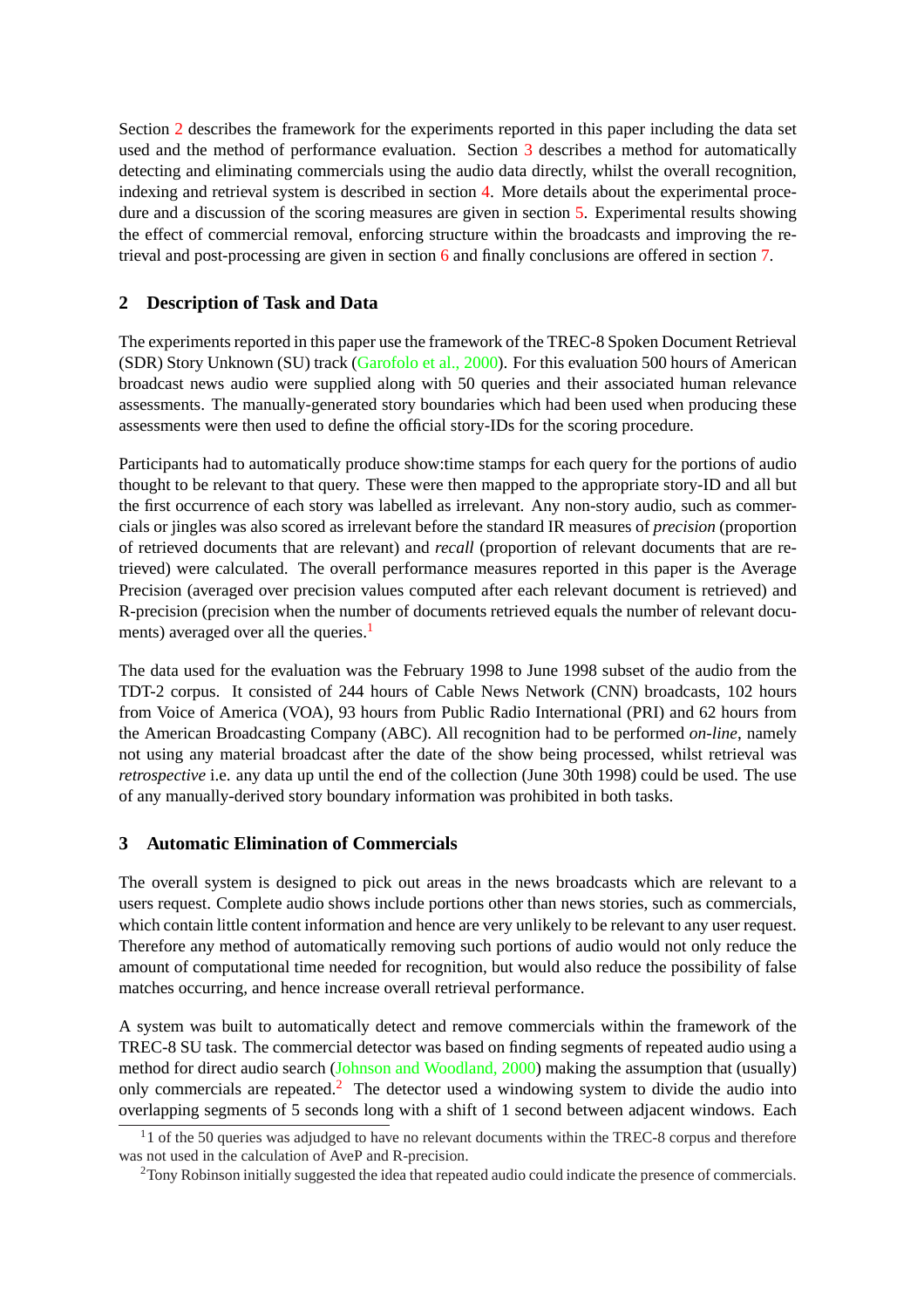window was characterised by the covariance matrix of the (wideband) PLP cepstral coefficients as used in the subsequent speech recognition process. The windows were compared to a library of windows stored from previous shows from the broadcaster (the broadcast history)<sup>3</sup> using a direct match based on the arithmetic harmonic sphericity distance (Bimbot and Mathan, 1993) between the windows.

Safeguards were introduced to reduce the probability of stories being wrongly discarded, either due to false matches or to the story itself being rebroadcast by play[ing the same audio track dur](#page-13-0)ing different news bulletins. These included forcing the match to occur a minimum number of times and in more than one preceding show and introducing a delay between the current show and the broadcast history.

Smoothing was then carried out to relabel sections of audio between matches as commercials, conditional on the resulting commercial being less than a maximum allowable length and, for the case of the CNN shows, fitting within a show grammar. Finally the boundaries of the postulated commercials were refined to take into account the courseness of the initial windows. This process is illustrated in Figure 1 and more details can be found in (Johnson et al., 2000).



**Figure 1:** The Commercial Detection Process

Since the audio was eliminated at an early stage and could not be recovered later during processing, a very conservative system, C-1, which removed 8.4% of the audio, was used for the TREC-8 SDR evaluation. A contrast run,  $C-2$ , which removed 12.6% of the audio, was later made to see the effect of relaxing the tight constraints on the system. The breakdown of data removed using these systems compared to the manually-generated story labels is given in Table 1. Note that these "reference" labels are not an exact reflection of the story/commercial distinction, since a few commercials have been erroneously labelled as stories and some portions of actual news have not had story labels added and hence are wrongly scored as commercials; however the[y o](#page-3-0)ffer a reasonable indicator of the performance of the commercial detector.

 $3$ In theory all the data in the test collection could be used (in an unsupervised way) for the library, but this was not allowed within the TREC-8 SU evaluation framework, as recognition was an *on-line* task.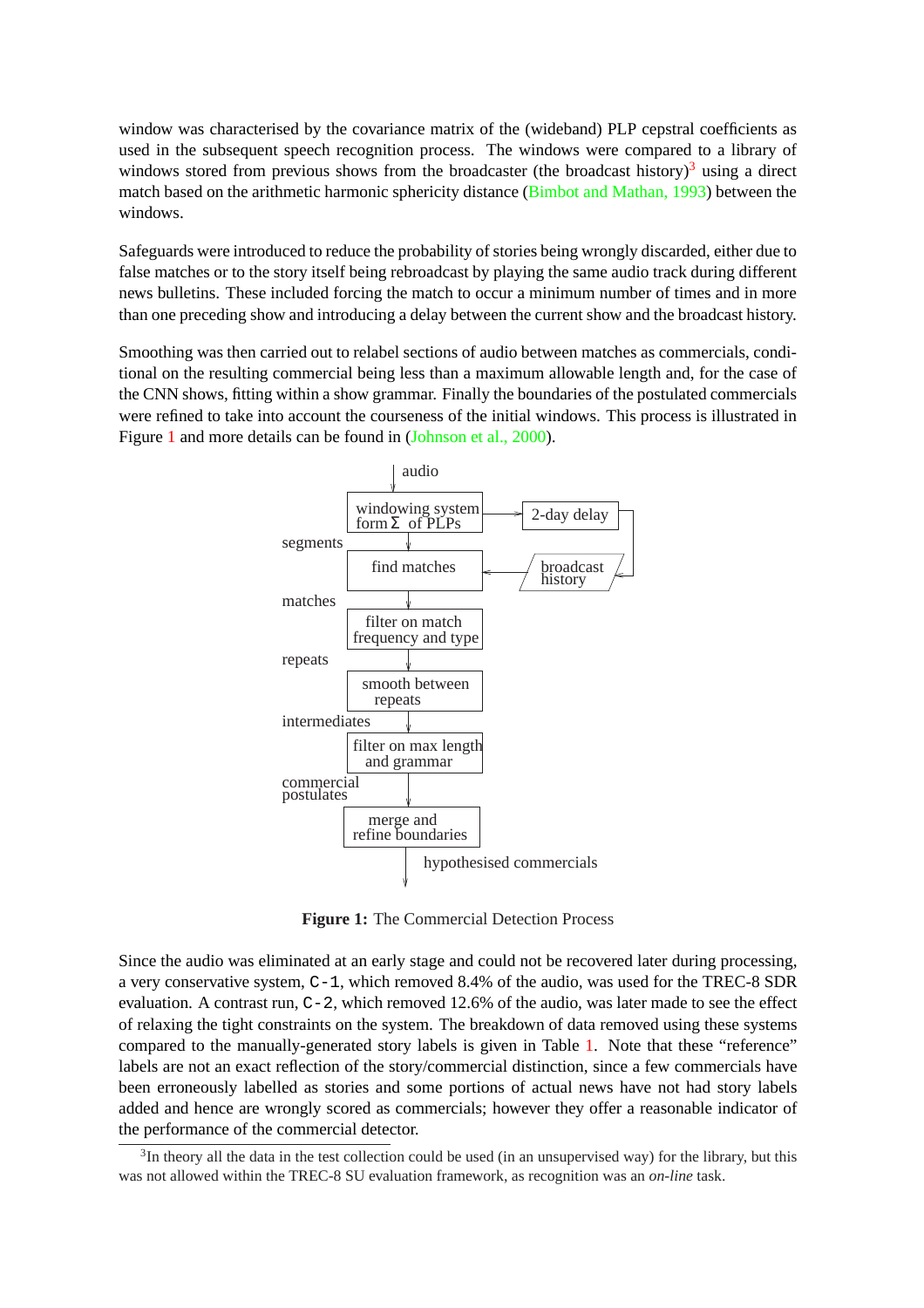<span id="page-3-0"></span>

|                             | <b>Broadcaster</b> | Non-Stories                | <b>Stories</b>      | Total                 |
|-----------------------------|--------------------|----------------------------|---------------------|-----------------------|
|                             | ABC                | $12.8$ hrs=65.5%           | $28s=0.02\%$        | $12.8$ hrs= $20.48\%$ |
| $\mathcal{C}_{\mathcal{C}}$ | <b>CNN</b>         | $26.2 \text{hrs} = 35.7\%$ | $2822s=0.46%$       | $27.0$ hrs=11.03%     |
|                             | <b>PRI</b>         | $1.9$ hrs= $16.6\%$        | $297s=0.10\%$       | 2.0hrs = $2.16\%$     |
|                             | VOA                | $0.5$ hrs $= 5.0\%$        | $132s=0.04\%$       | $0.5$ hrs= $0.49\%$   |
|                             | <b>ALL</b>         | 41.4hrs= $36.3\%$          | $0.9$ hrs= $0.23\%$ | 42.3hrs = $8.42\%$    |
|                             | ABC                | $13.8$ hrs= $70.6\%$       | $107s = 0.07\%$     | $13.8$ hrs= $22.12\%$ |
| $\mathcal{C}_{\mathcal{C}}$ | <b>CNN</b>         | $43.3$ hrs=59.0%           | $10640s = 1.73\%$   | $46.2$ hrs= $18.91\%$ |
| 2                           | <b>PRI</b>         | 2.6hrs= $22.4\%$           | $416s=0.14%$        | 2.7hrs = $2.92\%$     |
|                             | VOA                | $0.6$ hrs $= 6.0\%$        | $208s=0.06\%$       | $0.6$ hrs= $0.58\%$   |
|                             | AIJ.               | $60.2$ hrs=52.9%           | $3.2hrs = 0.81\%$   | 63.4hrs=12.63%        |

**Table 1:** Amount of data rejected during Commercial Elimination

The results in Table 1 show that automatic commercial elimination can be performed very successfully for ABC news shows. More false rejection of stories occurs with CNN data, due to the frequency of short stories, such as sports reports, occurring between commercials. The amount of commercial rejection with the VOA data is low, due mainly to the absence of any VOA broadcast history from before the test data. However, overall the scheme worked well, since 97.8% of the 42.3 hours of data removed with the  $C-1$  system (and 95.0% of the 63.4 hours removed by the contrast  $C-2$  run) were labelled as non-story in the reference.

## **4 The Complete System**

A block diagram of our complete system is given in Figure 2. After the commercial detection and elimination stage, the audio is automatically split into segments of between 1 and 30 seconds, and labelled by gender and bandwidth. A further 34 hours of data classified as music and silence was discarded during this segmentation process.

The main transcription system used a continuous mixture density, tied-state cross-word contextdependent HMM system based on the CUHTK-Entropic 1998 Hub4 10xRT system (Odell et al., 1999) and is described in more detail in (Johnson et al., 2000). The data was coded into cepstral coefficients and cepstral mean normalisation was applied. A 2-pass system was implemented, the first pass used gender-independent, bandwidth-specific triphone models with a 60,000 word 4-gram language model. The output from this pass, denoted HTK-p1, gave a word error rate (WER) of [26.6% on the 10](#page-14-0) hour scored subset of the TREC-[8 SDR data.](#page-14-0)

A second pass used MLLR-adapted gender and bandwidth dependent triphone models with a 108,000 word trigram mixture language model to generate lattices from which a one-best output was made using a 4-gram model. This transcription, denoted HTK-p2, gave a WER of 20.5% on the scored subset.

The transcriptions were then divided into windows of length 30 seconds, with a 15 second shift between adjacent windows. Knowledge about the broadcast accumulated from the segmentation and commercial detection phases was incorporated into the windowing system by enforcing boundaries when a gap of over 5 seconds appeared in the transcriptions. Such gaps were thought to indicate the presence of either pure music (such as in a jingle), or commercials and hence offer a reasonable indicator of where a change in story might occur within the broadcast. Finally very short windows (less than a certain duration or number of words) were removed before retrieval.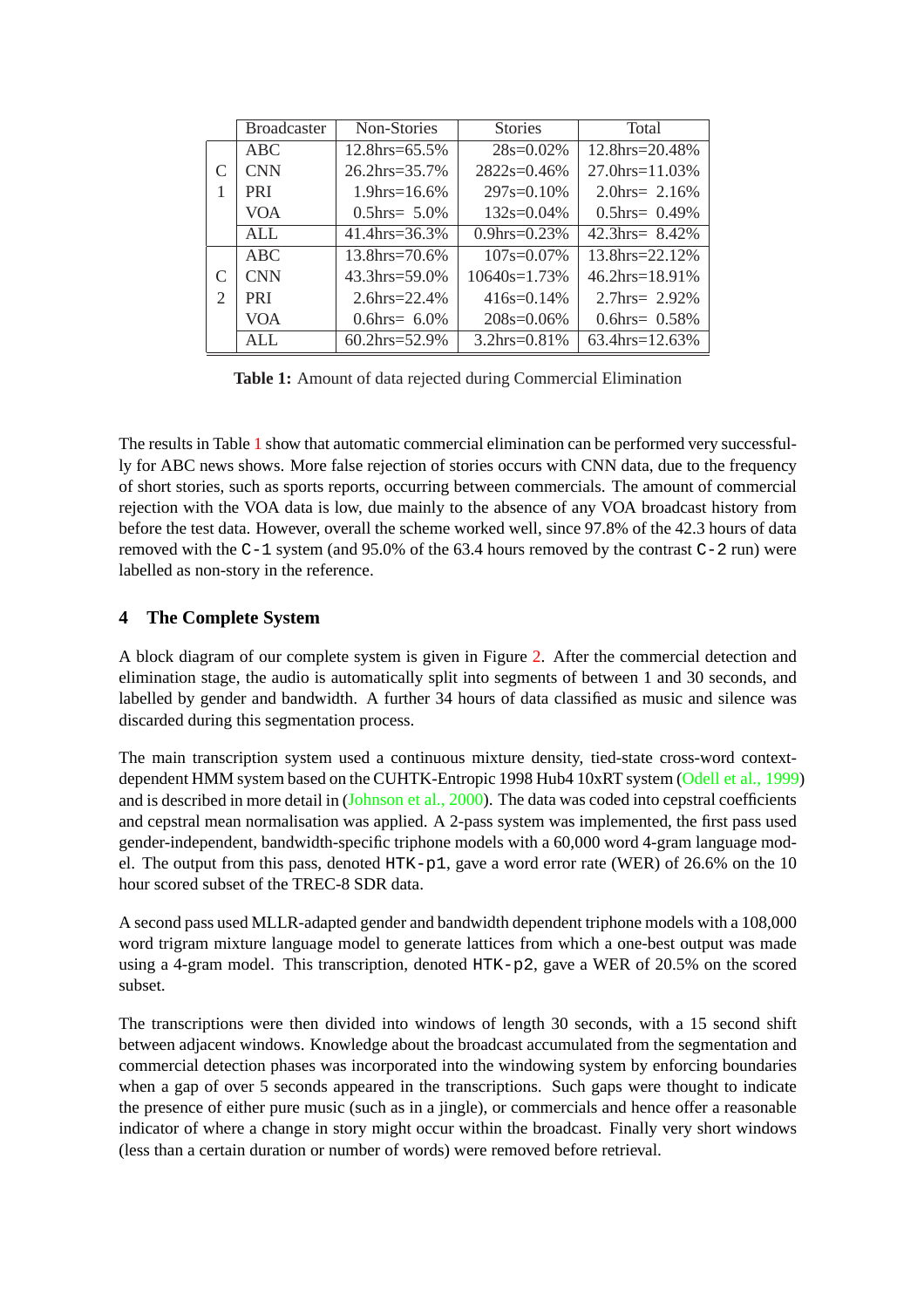

**Figure 2:** The Whole-Show Retrieval System

Our Okapi-based retriever was used with traditional stopping and Porter stemming. Also included was a stemming exceptions list, and part-of-speech weighting for the query terms. Semantic poset indexing (Jourlin et al., 1999a) was used to capture some semantic information about geographical locations and unambiguous nouns, whilst parallel collection frequency weighting (Johnson et al., 2000) was used to obtain more robust estimates of the collection frequency (inverse document frequency) weights. Both traditional and parallel blind relevance feedback were used to add terms to the query during [retrieval. A more deta](#page-14-0)iled system description can be found in (Johnson [et al., 2000\).](#page-14-0)

Finally a post-processing stage was implemented to try to reduce the number of multiple hits (duplicates) from each story source. When two retrieved windows originated from within a certain time period in the same show, the one with the highest score was retained, [whilst the other was d](#page-14-0)iscarded. However, the inferred structure of the broadcast was again used, by enforcing hard breaks at gaps of more than 5 seconds in the audio.

## **5 Experiments and Scoring Measures**

Experiments were conducted on the 1998 TREC-8 SU test data, which consisted of 21,754 *stories* and 6,294 portions of audio between the stories which were not considered to be information-bearing. These *non-stories* were mainly commercials and filler portions between two stories. From the 50 queries and relevance assessments given, there were a total of 1,818 relevant stories, 1,085,882 nonrelevant stories and 314,700 non-stories<sup>4</sup>.

The scoring method for the TREC-8 SU evaluation mapped the show:time stamps given in the ranked list produced by the system, to a story-ID. All non-stories were scored as irrelevant and the first occurrence of each *relevant* story was scored as relevant. The difficulty arises when considering how to deal with duplicate hits from the same story. The method used in the evaluation scored all duplicates as irrelevant, irrespective of whether they represented a relevant story or not. Whilst this does reflect a real scenario to some degree, in that a user does not want to be presented with the same story more than once, it is a rather harsh scoring measure, and the reduction of duplicates seems to affect the score considerably more than an increase in the number of relevant documents found.

<sup>4</sup>6,294 non-stories multiplied by 50 queries.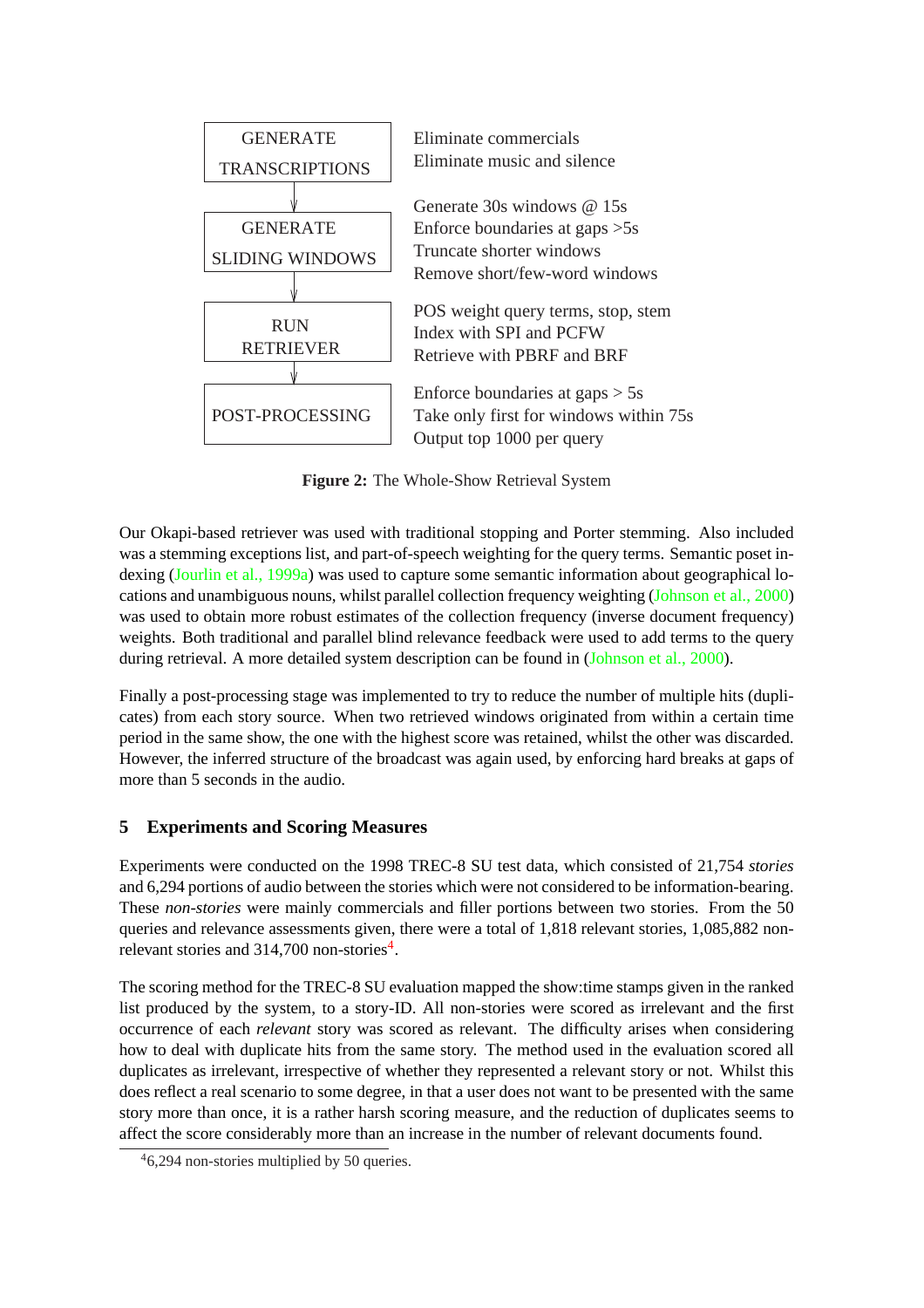<span id="page-5-0"></span>An alternative suggestion was to remove all duplicates before scoring, but this is also unsatisfactory since it encourages systems to over-generate story hits and produce many duplicates, which the user would not want to see. For example, suppose there were 50 relevant stories for a given query. Since the retriever returns the top 1000 matches, there would be no disincentive to produce 5 (or even 10) matches per story providing that there were not more than another 150 (or 50) non-relevant stories returned by the retriever.

In this paper, we use the official TREC-8 SU scoring procedure and quote the AveP and R-precision when all duplicates are scored as irrelevant. However, we supplement this figure by quoting the *%retrieved* (proportion of the entire set which has been retrieved) of relevant stories, (RS), nonrelevant stories (NRS) and non-stories (NS), and give the number of duplicates. These latter measures are especially interesting, since they can be given at any stage of the system and unlike the Average and R-precision, are not influenced by how duplicates are scored.

The system described in section 4 gave an AveP of  $41.47\%$  on HTK-p2 and  $41.50\%$  on HTK-p1, in the TREC-8 SU evaluation, the R-precision being 41.98% and 41.63% respectively.<sup>5</sup>

## **6 Experimental Results**

### **6.1 Effect of Commercial Elimination**

A second run of the HTK-p1 system with *no commercial elimination* was made to allow experiments which investigated the effects of automatically detecting and removing commercials to be conducted.

Two strategies for eliminating the commercials were compared. The first removed the sections of audio corresponding to the automatically labelled commercials before recognition, as in our original system. The second removed any windows returned by the retriever which occurred in a postulated commercial break, before the final post-processing stage, and thus could be applied to any retrieval system on any set of transcriptions.

The results before post-processing from applying no commercial elimination (-), the TREC-8 evaluation system  $(C-1)$  which removed 8.4% of the data, and the less conservative run  $(C-2)$  which removed 12.6% of the data are given in Table 2. The %retrieved for relevant stories (RS), nonrelevant stories (NRS) and non-stories (NS) is given along with the number of duplicates (#Dup), before the final post-processing stage. The effect of removing the commercials before generating the transcriptions (BT) and after retrieving the windows (AR) is shown.

| <b>BT</b> | AR    | <b>RS</b> | <b>NRS</b> | <b>NS</b> | #Dup    |
|-----------|-------|-----------|------------|-----------|---------|
|           |       | 94.7      | 39.3       | 25.6      | 734,897 |
|           | $C-1$ | 94.7      | 39.2       | 20.3      | 703,071 |
|           | $C-2$ | 94.4      | 39.0       | 17.4      | 690,069 |
| $C-1$     |       | 94.2      | 39.1       | 18.6      | 697,143 |
| $C-1$     | $C-2$ | 93.9      | 38.9       | 16.0      | 686,162 |

**Table 2:** %Retrieved of Relevant Stories (RS), Non-Relevant Stories (NRS), Non-Stories (NS) and number of duplicates (#Dup) before post-processing, when removing commercials before recognition (BT) or after retrieval (AR) on HTK-p1 transcriptions

<sup>5</sup>The AveP for our complete story-known system for the TREC-8 evaluation was 55.29% on HTK-p2 and 54.51% on HTK-p1.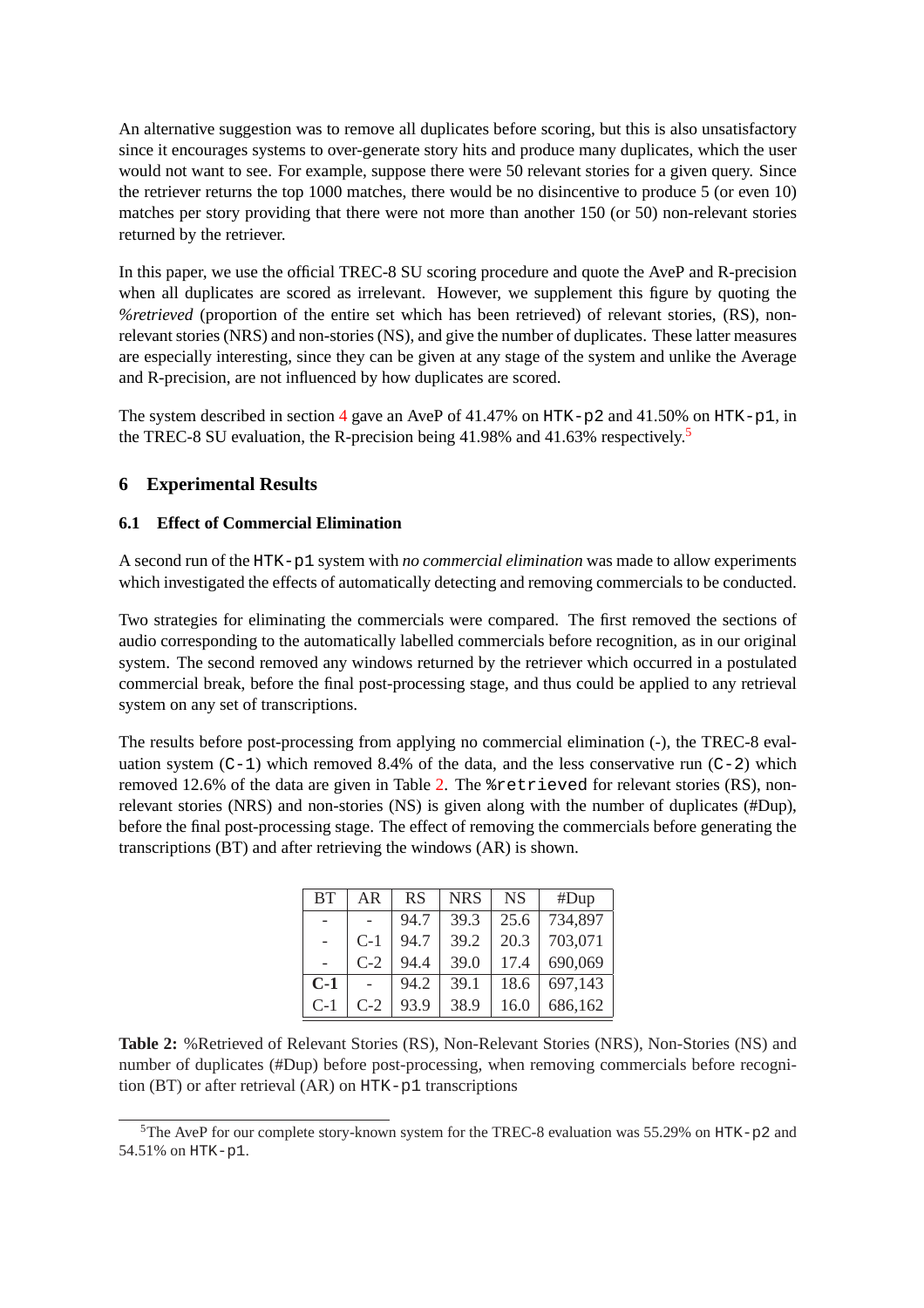These results show that the %retrieved for non-stories can be greatly reduced by the automatic removal of commercials. When applying the conservative  $C-1$  system after retrieval, the  $r = -1$ trieved for non-stories and the number of duplicates can both be considerably reduced, without affecting the %retrieved for relevant stories. Further reductions in the retrieval of irrelevant and duplicate information can be made by using the less conservative C-2 run or pre-filtering the audio, but at a slight cost to the %retrieved for relevant stories. The retrieval results after the postprocessing stage are given in Table 3.

| BT.                  | $AR \perp$ |                                   | $RS$ $ NRS $ $NS$ $#Dup$        | AveP  | $R-P$ |
|----------------------|------------|-----------------------------------|---------------------------------|-------|-------|
| $\sim$ $\sim$ $\sim$ |            |                                   | $-$   77.5   3.52   2.50   2550 | 41.00 | 40.96 |
|                      | $C-1$      | 78.1 3.72 1.76 2658               |                                 | 41.22 | 41.34 |
|                      |            | $C-2$   77.9   3.80   1.44   2720 |                                 | 41.13 | 41.50 |
| $C-1$                |            | $-$ 77.6 3.76 1.62 2667           |                                 | 41.50 | 41.63 |
| $C-1$                | $C-2$      |                                   | 77.6 3.84 1.32 2730             | 41.42 | 41.77 |

**Table 3:** %Retrieved, number of duplicates and % Average and R-precision after post-processing when eliminating postulated commercials, on HTK-p1 transcriptions.

Filtering out windows thought to correspond to commercials after retrieval can be performed using any retriever on any set of transcriptions. For example, the results when applying the technique to the TREC-8 transcriptions from LIMSI (Gauvain et al., 2000), which have a word error rate of 21.5%, are shown in Table 4.

| AR | RS. |                                   | $ NRS $ NS $ H$ Dup                                                    | AveP  | $R-P$ |
|----|-----|-----------------------------------|------------------------------------------------------------------------|-------|-------|
|    |     | 77.0 3.48 2.61 2610               |                                                                        | 40.19 | 41.12 |
|    |     |                                   | $\vert$ <b>C-1</b> $\vert$ 77.4 $\vert$ 3.68 $\vert$ 1.73 $\vert$ 2710 | 40.75 | 41.79 |
|    |     | $C-2$   77.3   3.78   1.53   2701 |                                                                        | 40.49 | 41.94 |

**Table 4:** %Retrieved, number of duplicates and % Average and R-precision after post-processing when filtering out postulated commercials, on LIMSI's transcriptions.

These results show that the AveP can be increased by 1.4% relative on the transcriptions from LIMSI and 0.5% relative on the complete HTK-p1 transcriptions by filtering the windows returned by the retriever using the C-1 postulated commercial breaks. Both the R-precision and %retrieved for relevant stories also increase with a large drop in %retrieved for non-stories for this case. Using the C-2 postulated commercials gave a further increase in R-precision but led to a decrease in the relevant story %retrieved and AveP on both sets of transcriptions.

Despite the drop in the %retrieved for relevant stories before post-processing when the commercials are eliminated before recognition, the results in Table 3 show that better precision can be obtained when the commercial elimination is performed at the front-end of the system.

Implementing the C-1 commercial removal system before recognition thus produced a relative increase of 1.2% AveP and 1.6% R-P over the full HTK-p1 transcriptions whilst also reducing the amount of computational time required by 8.4%.

### **6.2 Enforcing Broadcast Structure**

Some automatically derived knowledge of the structure of the broadcast was used during both the window generation and post-processing stages of our system. This was implemented by enforcing hard breaks (such that no window could be generated across such a break during pre-processing,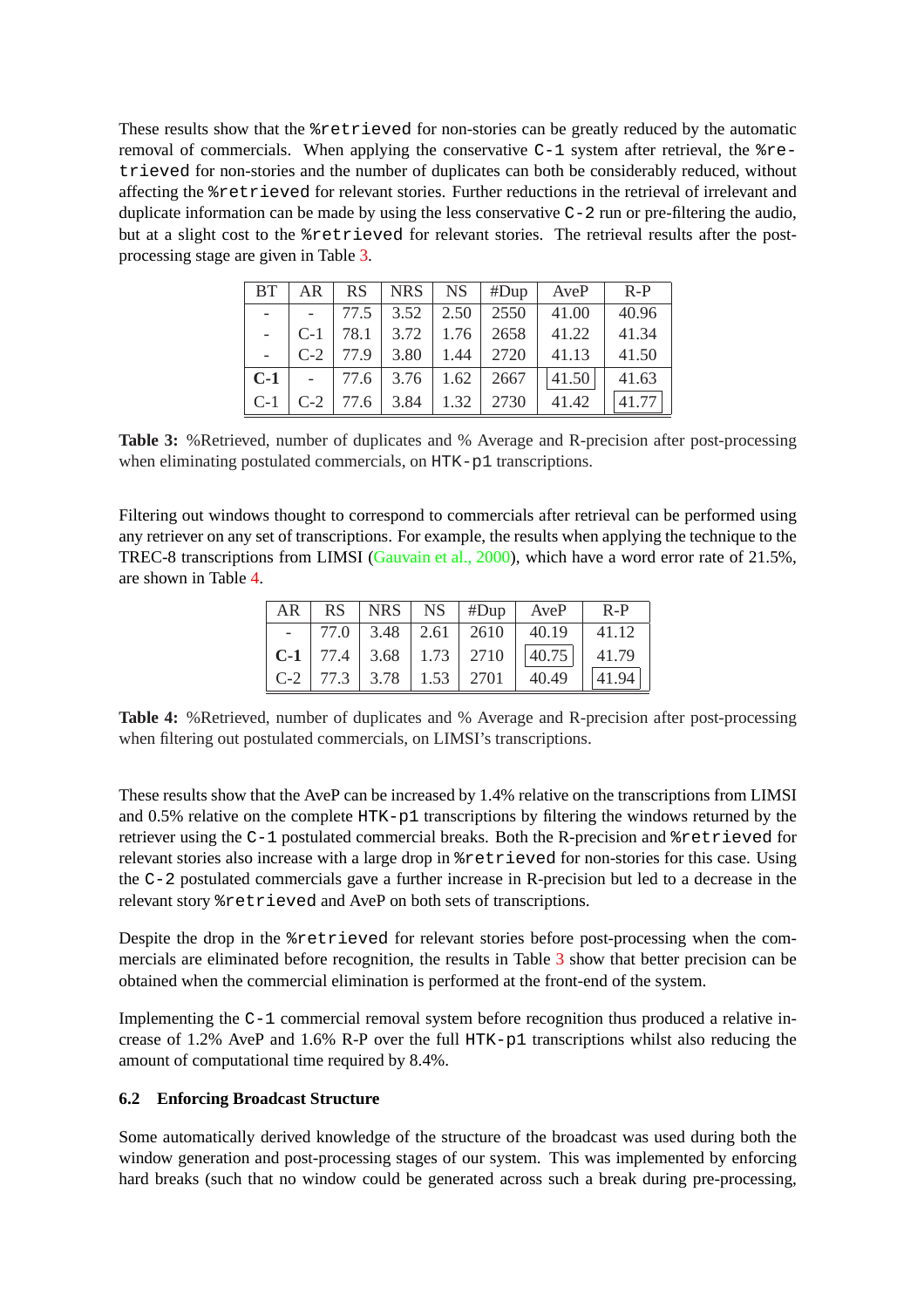and no merge could take place over such a break during post-processing) whenever a gap of over 5 seconds occurred in the transcriptions. It was felt that such a gap would only be generated during the commercial elimination or segmentation stages and thus would indicate the presence of either a commercial, or pure music such as a jingle.

**6.2.1 Breaks in Post-Processing** An experiment was conducted to observe the effects of altering the length of gap required to enforce such breaks during post-processing using our HTK-p2 transcriptions<sup>6</sup> and the results for 3, 5 and 10 seconds are given in Table 5.

| Gap      | <b>RS</b> | <b>NRS</b> | NS.  | #Dup | AveP  | $R-P$ |
|----------|-----------|------------|------|------|-------|-------|
| 3s       | 78.2      | 3.66       | 1.66 | 3587 | 40.81 | 40.92 |
| 5s       | 78.4      | 3.74       | 1.68 | 2707 | 41.47 | 41.98 |
| 10s      | 78.3      | 3.76       | 1.67 | 2504 | 41.44 | 42.01 |
| $\infty$ | 78.3      | 3.77       | 1.67 | 2422 | 41.44 | 42.01 |

**Table 5:** Effect of changing the gap required in the transcriptions to enforce a hard break during post-processing, on HTK-p2 transcriptions. ( $\infty \equiv$  not enforced)

These results show that although many merges have been prevented by enforcing hard breaks at gaps of 5 seconds in the transcriptions, (leading to an increase in the number of duplicates), the overall results are practically unaffected. There is a very slight increase in relevant story %retrieved, due to distinct relevant stories which occur across a hard boundary no longer being incorrectly merged. However, some non-stories and non-relevant stories which would have been merged if no hard breaks had been enforced, now remain as separate entities. Since duplicates are scored as irrelevant, this practically counteracts the gain from not merging distinct relevant stories.

**6.2.2 Breaks in Window Generation** The initial windows were generated by moving a 30s sliding window with a 15s shift across the transcriptions. Boundaries were again forced where a break of over 5 seconds occurred in the transcriptions and any extremely short windows ( $\langle$ 8s or  $\langle$ 16 words) were removed before retrieval. A contrast run was performed which made no use of the inferred broadcast structure and simply generated windows of length 30s with shift 15s. The results are given in Table 6.

| <b>Breaks</b>            | Post |      | $RS$ $ NRS $ $NS$ |      | #Dup $\parallel$                | AveP  | $R-P$ |
|--------------------------|------|------|-------------------|------|---------------------------------|-------|-------|
| HB                       | B.   |      |                   |      | $96.4$   39.98   18.80   717829 |       |       |
| $\overline{\phantom{a}}$ | B    | 96.0 |                   |      | $39.39$   27.42   752913        |       |       |
| $\mathbf{H}\mathbf{B}$   | A    |      | 78.4 3.74         | 1.68 | 2707                            | 41.47 | 41.98 |
|                          |      | 78.3 | 3.43              | 2.39 | 3801                            | 41.71 | 40.07 |

**Table 6:** Effect before (B) and after (A) post-processing of enforcing a hard break (HB) during window generation when a gap of  $>5s$  exists, on HTK-p2 transcriptions

These results show that using the structural information derived from segmentation and commercial elimination increases the %retrieved for relevant stories whilst also reducing the %retrieved for non-stories and number of duplicates both before and after post-processing. However, although the R-precision increases by 4.7% relative, the AveP decreases by 0.6% relative with a corresponding

<sup>&</sup>lt;sup>6</sup>Since it was shown in section 6.1 that retrieval performance increased when the  $C-1$  scheme was used to filter the audio directly, the following experiments are on our final transcriptions, namely HTK-p2, which use this strategy and have a lower word error rate of 20.5%.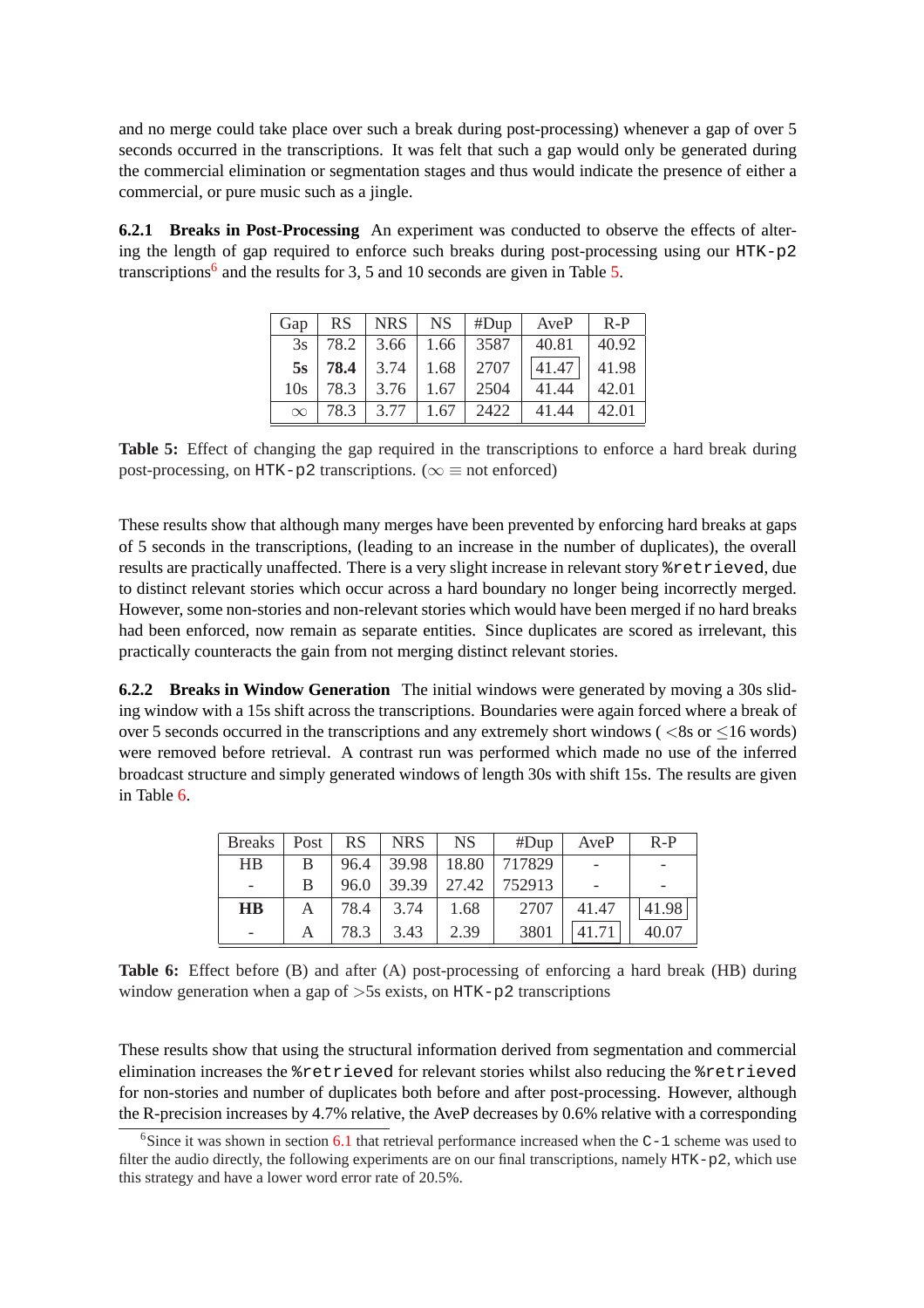increase of 9% relative in non-relevant story %retrieved. It therefore appears that using 5 second gaps in the audio to restrict the initial window generation in the way described is not beneficial for retrieval (when measured by AveP, scoring duplicates as irrelevant)<sup>7</sup>, so this was removed for subsequent experiments.<sup>8</sup>

### **6.3 Changing the Retriever**

The retrieval strategy was developed for the case where story boundaries are known and was tested on the TREC-7 SDR data (Garofolo et al., 1999; Jourlin et al., 1999a). Experiments were conducted to see if the devices and parameter sets used during retrieval generalised well to the story unknown task on the larger TREC-8 SU collection.

**6.3.1 Semantic Poset In[dexing \(SPI\)](#page-13-0)** Seman[tic poset indexing wa](#page-14-0)s incorporated into our system to allow semantic relationships between words to be captured (Jourlin et al., 1999a). Specifically, we use geographic trees to encode relationships between place names, and related unambiguous nouns are extracted automatically from WordNet (Fellbaum, 1998).

Although results on many sets of transcriptions for the TRE[C-7 SDR data showe](#page-14-0)d that SPI gave a small but consistent improvement in AveP (Jourlin et al., 1999b), this did not appear to be the case when SPI was included within our complete [TREC-8 story-k](#page-13-0)nown evaluation system (Johnson et al., 2000). An experiment was therefore conducted to see the effect of removing SPI from our story-unknown system.

| <b>SPI</b> | Post | <b>RS</b> | $ $ NRS       | NS    | #Dup   | AveP  | $R-P$ |
|------------|------|-----------|---------------|-------|--------|-------|-------|
|            | B    | 96.0      | $39.39$ 27.42 |       | 752913 |       |       |
| N          | B    | 95.8      | 37.52         | 24.92 | 698461 |       |       |
| Y          |      | 78.3      | 3.43          | 2.39  | 3801   | 41.71 | 40.07 |
| N          |      | 79.2      | 3.43          | 2.40  | 3764   | 43.42 | 43.35 |

**Table 7:** Effect before (B) and after (A) post-processing of including semantic poset indexing, on HTK-p2 transcriptions

The results, given in Table 7, show that including SPI does slightly increase relevant story %retrieved before post-processing. However, the non-relevant story and non-story %retrieved and the number of duplicates are also increased. After post-processing, the number of duplicates remains slightly higher for the SPI case, and the %retrieved for relevant stories drops. The decrease in AveP of 3.9% relative when including SPI is thought to be due to the inclusion of semantically related words adding significantly more non-relevant or non-stories than relevant stories during retrieval.<sup>9</sup> This unexpected result needs further investigation, but in the meantime SPI was removed for subsequent experiments.

**6.3.2 Blind Relevance Feedback (BRF)** During blind relevance feedback a certain number of terms,  $t$ , are added to the query whilst making the assumption that the top  $r$  documents returned by running the retriever on the test collection are relevant. The values of  $t = 5$  and  $r = 10$  used in our system were chosen from experimental results for the case where story boundaries are known,

<sup>&</sup>lt;sup>7</sup>It is not clear that increasing AveP to the detriment of other measures always increases performance from the point of view of real users, for example those concentrating only on high ranked documents.

<sup>&</sup>lt;sup>8</sup>There was still a very small gain  $(0.1%)$  for the straight forward windowing when using the structural information to enforce hard breaks during post-processing.

<sup>&</sup>lt;sup>9</sup>Note that there is a complicated interaction between the use of SPI and other techniques such as blind relevance feedback.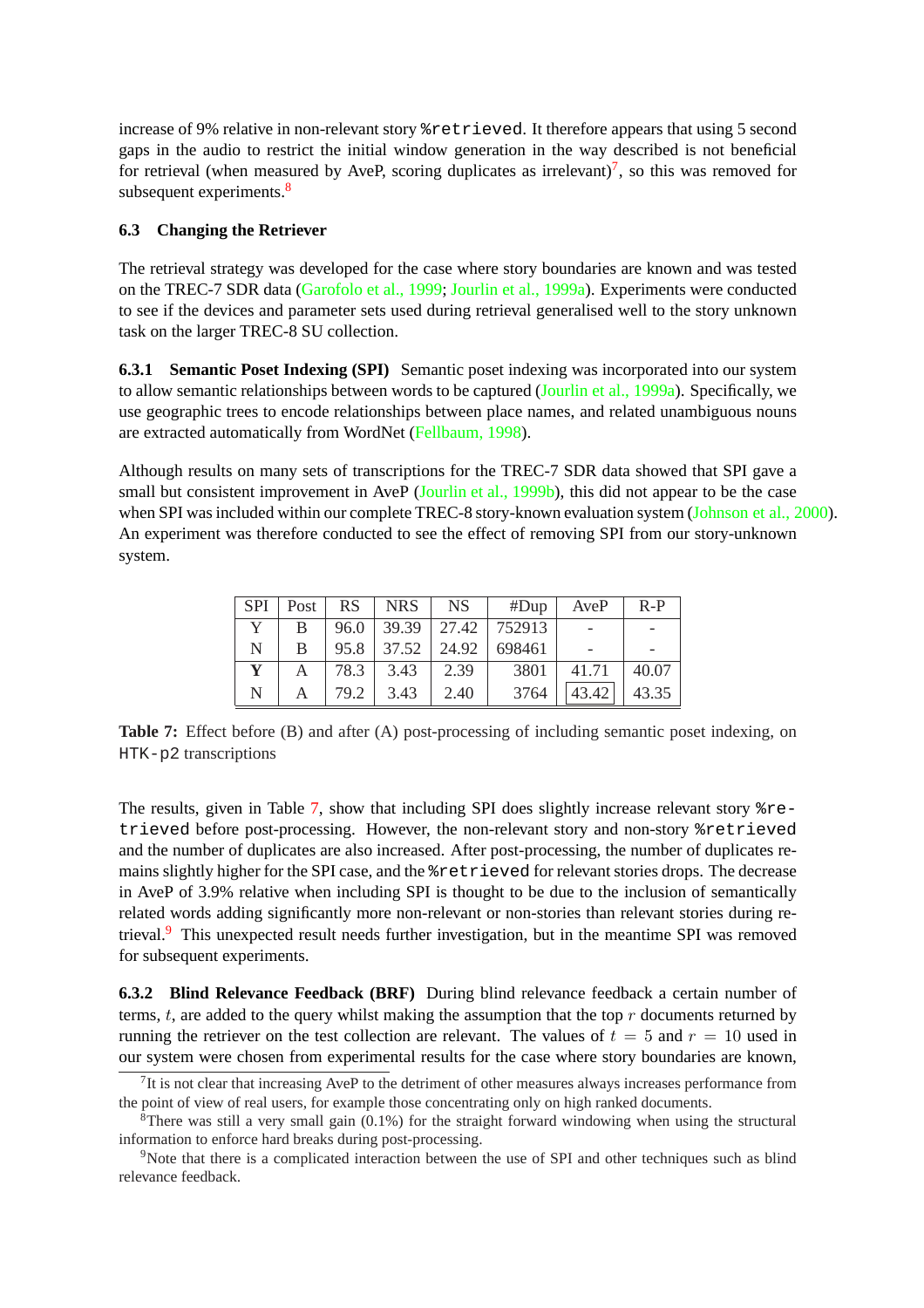using both the TREC-7 SDR and adhoc collections (Voorhees and Harman, 1999). An experiment was conducted to see if these values generalised to the story-unknown case, where for example, the number of documents was much greater and the average document length much less.

| r  | t  | <b>RS</b> | <b>NRS</b> | <b>NS</b> | #Dup | AveP  | $R-P$ |
|----|----|-----------|------------|-----------|------|-------|-------|
| 5  | 5  | 78.8      | 3.44       | 2.38      | 3719 | 42.69 | 43.48 |
| 10 | 5  | 79.2      | 3.43       | 2.40      | 3764 | 43.42 | 43.35 |
| 15 | 5  | 79.0      | 3.43       | 2.39      | 3765 | 42.83 | 43.59 |
| 20 | 5  | 78.9      | 3.43       | 2.40      | 3784 | 43.04 | 43.16 |
| 10 | 3  | 78.7      | 3.43       | 2.41      | 3773 | 42.40 | 42.71 |
| 10 | 5  | 79.2      | 3.43       | 2.40      | 3764 | 43.42 | 43.35 |
| 10 | 10 | 79.4      | 3.45       | 2.34      | 3742 | 44.28 | 44.23 |
| 10 | 12 | 79.3      | 3.45       | 2.34      | 3745 | 44.21 | 44.33 |
| 10 | 15 | 79.5      | 3.45       | 2.33      | 3733 | 44.20 | 44.50 |
|    | 0  | 78.4      | 3.45       | 2.37      | 3687 | 41.52 | 42.93 |

**Table 8:** Effect of altering BRF parameters, on HTK-p2 transcriptions

The results given in Table 8 show that including blind feedback within the system improved the AveP by 4.6% relative. The value of  $r$  chosen from experiments with a story-known system, seems to generalise well to the story-unknown case despite the different nature of the documents in both cases. However, AveP could be increased further by adding more terms to the query during the feedback process.<sup>10</sup> This increase in performance may be due to slightly sub-optimal values being used originally, or because of differences when moving from the story-known to story-unknown task, for example there are more "documents" and simple blind feedback now captures relatively more short-term dependencies than the parallel blind feedback which is not windowed.

**6.3.3 Parallel Blind Relevance Feedback (PBRF)** Another experiment was conducted to see the effect of changing the  $t$  and  $r$  parameters for the parallel blind relevance feedback stage. The values of  $t = 7$  and  $r = 20$  used in our system were chosen in the same way as the BRF parameters and the results, given in Table 9, show that these generalise well, with the inclusion of PBRF leading to a relative increase of 13.5% in AveP.

| $\mathbf{r}$ | t  | <b>RS</b> | <b>NRS</b> | NS   | #Dup | AveP  | $R-P$ |
|--------------|----|-----------|------------|------|------|-------|-------|
| 10           | 7  | 79.0      | 3.47       | 2.30 | 3635 | 43.44 | 45.05 |
| 15           | 7  | 80.1      | 3.46       | 2.30 | 3737 | 43.92 | 44.47 |
| 20           | 7  | 79.4      | 3.45       | 2.34 | 3742 | 44.28 | 44.23 |
| 25           | 7  | 79.8      | 3.45       | 2.32 | 3785 | 44.02 | 45.61 |
| 30           | 7  | 80.5      | 3.44       | 2.34 | 3799 | 43.29 | 44.98 |
| 20           | 5  | 79.1      | 3.43       | 2.38 | 3786 | 43.22 | 42.96 |
| 20           | 7  | 79.4      | 3.45       | 2.34 | 3742 | 44.28 | 44.23 |
| 20           | 10 | 80.6      | 3.47       | 2.26 | 3736 | 44.23 | 44.68 |
|              | 0  | 77.2      | 3.48       | 2.30 | 3611 | 39.01 | 40.40 |

Table 9: Effect of altering PBRF parameters, on HTK-p2 transcriptions

<sup>&</sup>lt;sup>10</sup>Although again the parameter set which gives best R-precision does not also give best AveP.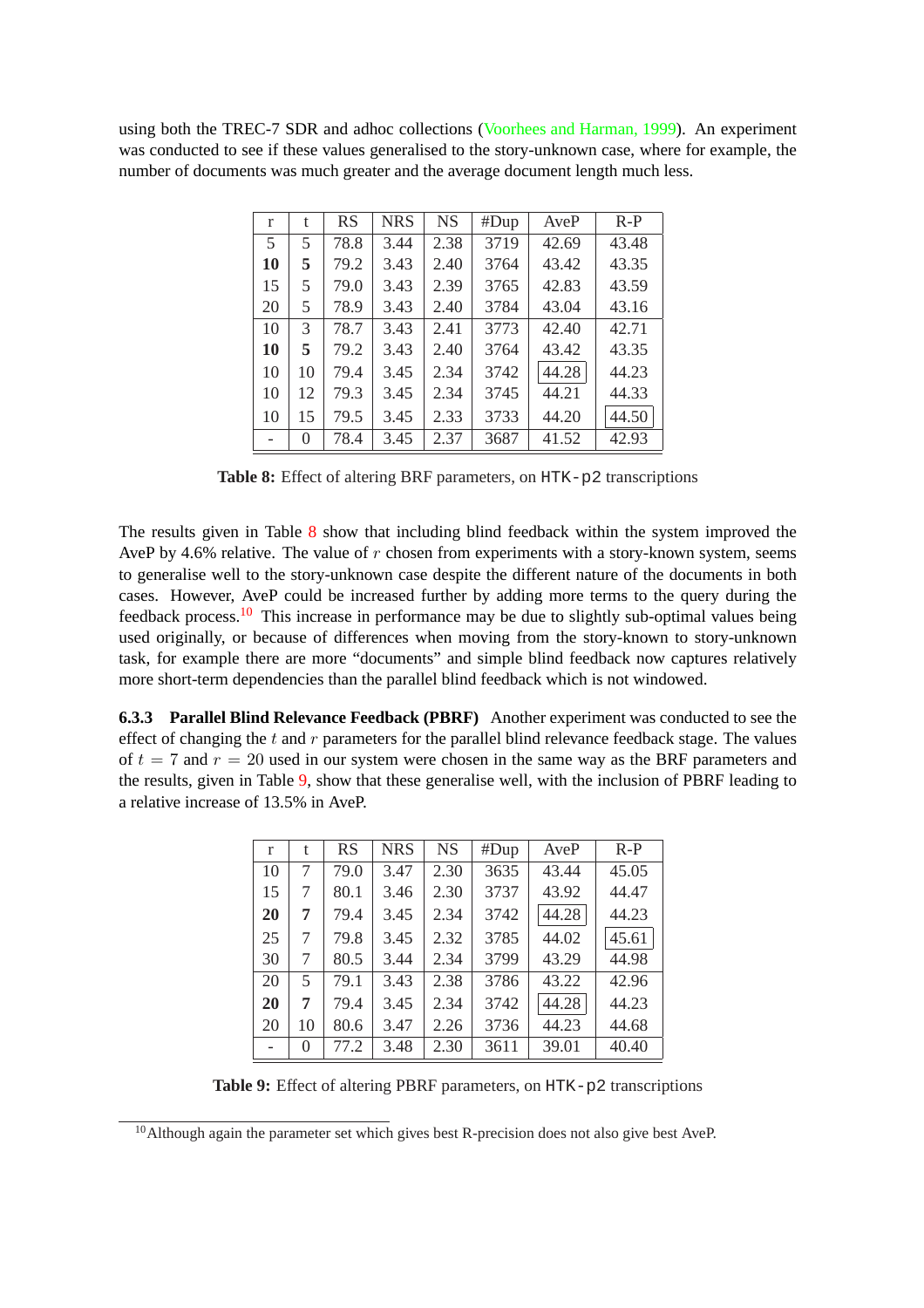**6.3.4 Altering the Retrieval Parameters** The combined-weight formula used in the retriever contains two parameters,  $b$  and  $K$ , which modify the influence of document length and term frequency respectively (Robertson and Spärck Jones, 1997). The values of  $b = 0.5$  and  $K = 1.0$  used in our system were chosen for the story-known case and an experiment was conducted to see if these values generalised well to the story-unknown case. In particular (Robertson and Spärck Jones, 1997) describe the [parameter](#page-14-0) *b* as

*"The constant b, ... modifies the effect of document length. If b=1 the assumption is that documents are long simply because they are repetitive, while if b=0 the assu[mption is that they are long because](#page-14-0) they are multitopic"*

For the story-unknown case, no prior information about the document lengths is available, so we assume that longer documents would contain more topics, implying that b should be set to 0. Increasing K means that more emphasis is placed on the term frequencies, so a word that occurs many times in a document becomes relatively more important.

| b    | K    | <b>RS</b> | <b>NRS</b> | NS   | #Dup | AveP  | $R-P$ |
|------|------|-----------|------------|------|------|-------|-------|
| 0.0  | 1.0  | 79.3      | 3.64       | 1.84 | 3271 | 45.50 | 47.04 |
| 0.25 | 1.0  | 80.3      | 3.50       | 2.18 | 3643 | 45.50 | 45.05 |
| 0.5  | 1.0  | 79.4      | 3.45       | 2.34 | 3742 | 44.28 | 44.23 |
| 1.0  | 1.0  | 78.1      | 3.31       | 2.78 | 3934 | 39.86 | 40.50 |
| 0.0  | 0.75 | 79.1      | 3.64       | 1.85 | 3244 | 45.05 | 46.05 |
| 0.0  | 1.0  | 79.3      | 3.64       | 1.84 | 3271 | 45.50 | 47.04 |
| 0.0  | 1.25 | 79.4      | 3.64       | 1.83 | 3261 | 45.84 | 46.91 |
| 0.0  | 1.5  | 79.6      | 3.64       | 1.82 | 3277 | 44.96 | 45.34 |

Table 10: Effect of altering b and K parameters, on HTK-p2 transcriptions

The results, given in Table 10, confirm that AveP can be increased by 2.8% relative (and R-P by 6.4% relative) by setting  $b = 0$  for the retrieval on the windowed test collection.<sup>11</sup> A further small increase in AveP can be obtained by increasing K.

### **6.4 Optimising the Post-Processing**

The post-processing stage attempts to reduce the number of duplicate hits from the retriever output by merging some windows. Various rules can be applied to define when and how the merges should take place. Here we investigate the effect of two of the alternatives.

**6.4.1 Altering the Merge Length** In an attempt to eliminate duplicates, the post-processing merges all stories originating from the same broadcast whose midpoints occur within a certain time scale,  $T_m$ . Changing this parameter models the trade-off between over-generating hits from the same story and over-combining hits from different (neighbouring) stories. It was felt that the probability of two adjacent stories being relevant to the same query would be small (although related to the number of hits returned by the retriever and the number of relevant documents for the query) and hence a fairly large merge time of 75 seconds was used during the evaluation. It was also hoped that enforcing hard breaks when gaps of over 5 seconds in the audio occurred would help reduce the problem of over-merging.<sup>12</sup>.

<sup>&</sup>lt;sup>11</sup>The values used for the PBRF stage, which only uses the parallel corpus, were not changed.

 $12$ See section 6.2.1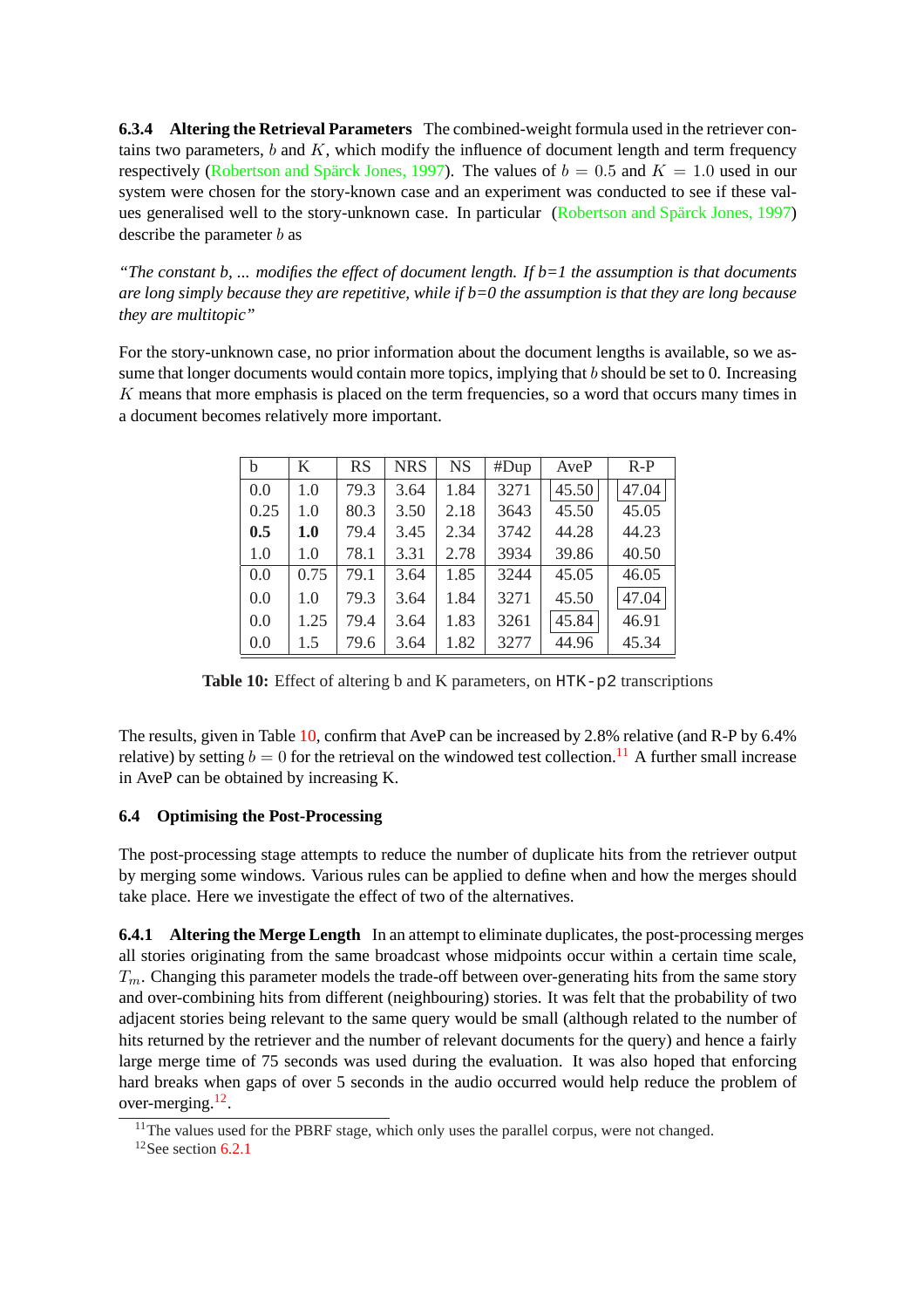An experiment was conducted to find the effect on performance of varying  $T_m$ . The results are illustrated in Figure 3 and summarised in Table 11.



**Figure 3:** Effect on AveP, R-P and recall of changing the merge length during post-processing

| $T_m$ (s) | <b>RS</b> | <b>NRS</b> | <b>NS</b> | #Dup  | AveP  | $R-P$ |
|-----------|-----------|------------|-----------|-------|-------|-------|
| 0         | 82.5      | 2.13       | 1.00      | 22188 | 33.43 | 33.82 |
| 15        | 80.6      | 3.30       | 1.63      | 7571  | 43.09 | 42.95 |
| 30        | 80.4      | 3.42       | 1.70      | 6030  | 43.83 | 43.60 |
| 45        | 80.0      | 3.52       | 1.78      | 4678  | 45.12 | 45.85 |
| 60        | 79.6      | 3.59       | 1.81      | 3896  | 45.59 | 46.65 |
| 75        | 79.4      | 3.64       | 1.83      | 3261  | 45.84 | 46.91 |
| 90        | 78.4      | 3.67       | 1.85      | 2877  | 45.92 | 47.26 |
| 120       | 77.9      | 3.71       | 1.88      | 2343  | 46.14 | 47.56 |
| 135       | 77.7      | 3.73       | 1.89      | 2184  | 46.28 | 47.76 |
| 150       | 77.5      | 3.73       | 1.91      | 2065  | 46.35 | 47.74 |
| 180       | 77.6      | 3.75       | 1.91      | 1874  | 46.45 | 47.79 |
| $\infty$  | 76.1      | 3.74       | 2.00      | 1677  | 46.41 | 48.05 |

**Table 11:** Effect of changing the merge length during post-processing ( $\infty \equiv$  whole show merged)

The results show that both Average and R-Precision increase monotonically towards an asymptote as the merge time is increased suggesting that the "best" system would use a large merge time of around 3 minutes.<sup>13</sup> However, although merging dramatically decreases the number of duplicates, hence allowing the lower scoring relevant stories to gain a higher rank in retrieval (thus increasing precision), some distinct relevant stories are also being recombined (thus reducing relevant story %retrieved).

Although the precision values have reached an asymptote when  $T_m = 180s$ , relevant story  $r =$ trieved (i.e. *recall*) falls further when the merge time continues to be increased. Which value of  $T_m$  to use therefore depends on the relative importance of precision and recall to the user and in particular how they feel about seeing duplicates. It is felt that the  $T_m$  of our system (75s) offers a reasonable compromise between the rising precision and falling recall when merging is increased.

<sup>&</sup>lt;sup>13</sup>Using different merge times for different data sources will be also investigated in the future.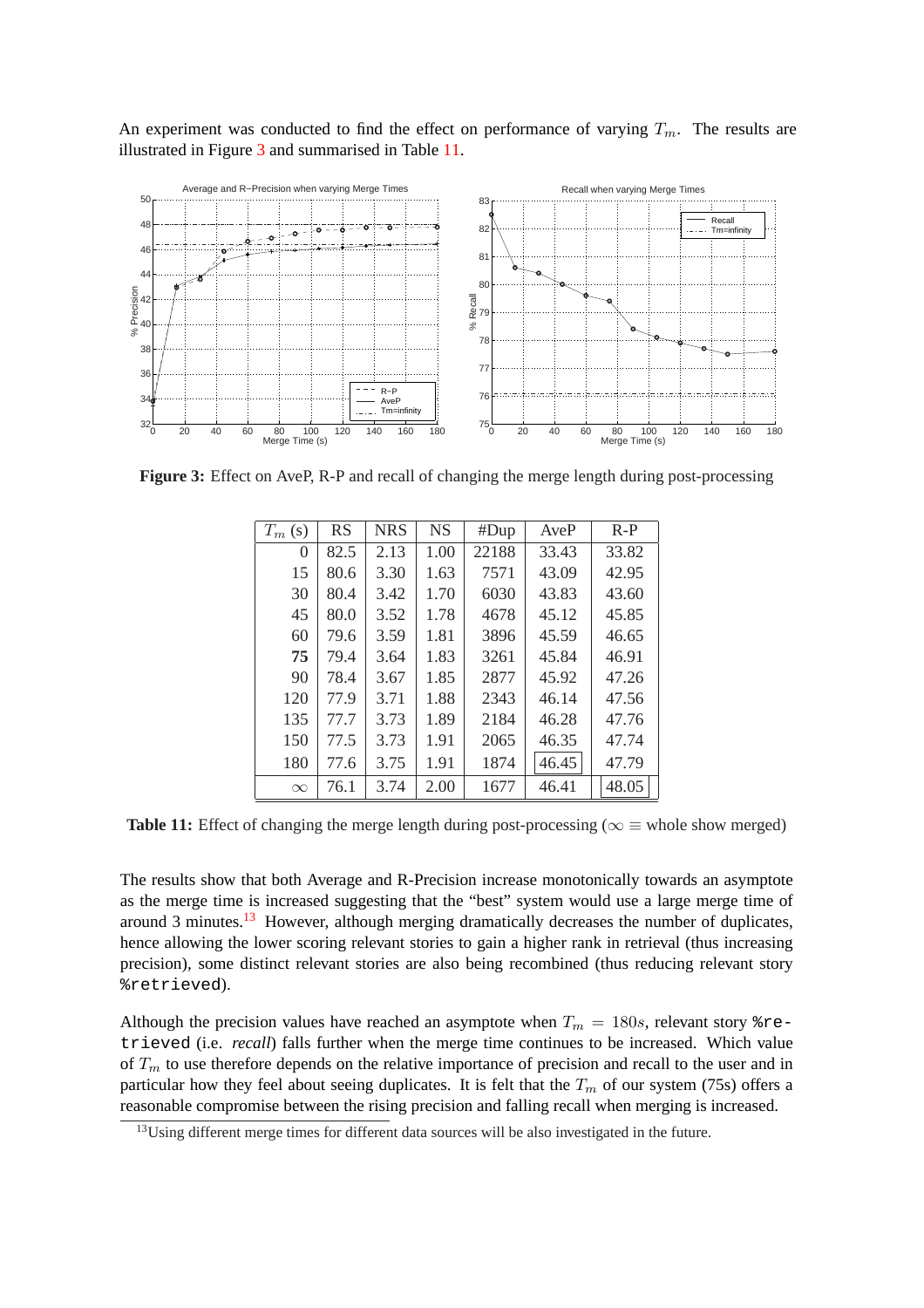<span id="page-12-0"></span>**6.4.2 Reducing the Retrieval of Non-Relevant Stories** If the number of non-relevant stories returned during retrieval could be reduced without affecting the retrieval of relevant stories, then the post-processing stage could be both speeded up and improved due to a lower false alarm rate. A threshold was thus applied to the document scores during retrieval to ensure that only the windows with the best match for any given query were used in further post-processing. The results including the number of windows enterring the post-processing stage for each cut-off level, are given in Table 12 using  $T_m = 75s$ .

|     | Post | <b>RS</b> | <b>NRS</b> | <b>NS</b> | #Dup    | # windows |
|-----|------|-----------|------------|-----------|---------|-----------|
| 0.1 | B    | 96.5      | 44.20      | 30.41     | 871,428 | 1,448,864 |
| 1   | B    | 95.4      | 33.05      | 21.80     | 574,486 | 1,003,679 |
| 5   | B    | 89.8      | 10.38      | 5.58      | 127,084 | 259,030   |
| 7   | B    | 86.4      | 6.30       | 3.46      | 73,592  | 154,450   |
| 10  | B    | 82.1      | 3.22       | 1.66      | 38,499  | 80,196    |
| 12  | B    | 76.1      | 2.14       | 1.11      | 25,873  | 53,969    |
|     |      |           |            |           |         |           |

|                | Post         | RS   | <b>NRS</b> | NS . |       | $#Dup \mid AveP \mid$ | $R-P$ |
|----------------|--------------|------|------------|------|-------|-----------------------|-------|
| 0.1            | $\mathbf{A}$ | 79.4 | 3.64       | 1.83 | 3261  | 45.84                 | 46.91 |
| $\mathbf{1}$   | A            | 79.4 | 3.64       | 1.83 | 3256  | 45.84                 | 46.91 |
| 5 <sup>5</sup> | A            | 78.4 | 3.43       | 1.73 | 5238  | 45.82                 | 46.91 |
| 7 <sup>7</sup> | A            | 77.2 | 3.17       | 1.66 | 6445  | $45.77 \mid 46.91$    |       |
| 10             | A            | 77.0 | 2.35       | 1.15 | 11919 | 45.78                 | 46.91 |
| 12             | A            | 72.7 | 1.78       | 0.86 | 12591 | 45.63                 | 46.69 |

**Table 12:** Effect both before (B) and after (A) post-processing of varying the low score threshold just before post-processing

By increasing the low score threshold from 0.1 to 10, the final number of duplicates is increased, due to fewer intermediate windows being available for merging, and the %retrieved for relevant stories drops. However, the number of windows entering the post-processing stage can be reduced from 1,448,864 to 80,196 with a drop of less than 0.1% in AveP. For real systems, where speed of retrieval is important, the higher threshold should thus be used during post-processing.

### **6.5 Future Experiments**

It has been shown that windowing the parallel corpus (rather than using the naturally existing document boundaries) before implementing query expansion using parallel blind relevance feedback can improve performance for this task on the TREC-7 data. (Robinson et al., 1999). Future work will therefore investigate whether this improvement extends to the TREC-8 data when implemented within the framework of our system.

We also hope to investigate whether the benefits of using parall[el blind relevance feed](#page-14-0)back for *document* expansion on the TREC-8 story-known task (Johnson et al., 2000) can be translated into better performance for the story-unknown case.

### **7 Conclusions**

This paper has described a system for retrieving relevant portions of complete broadcast news shows when only the audio data is available.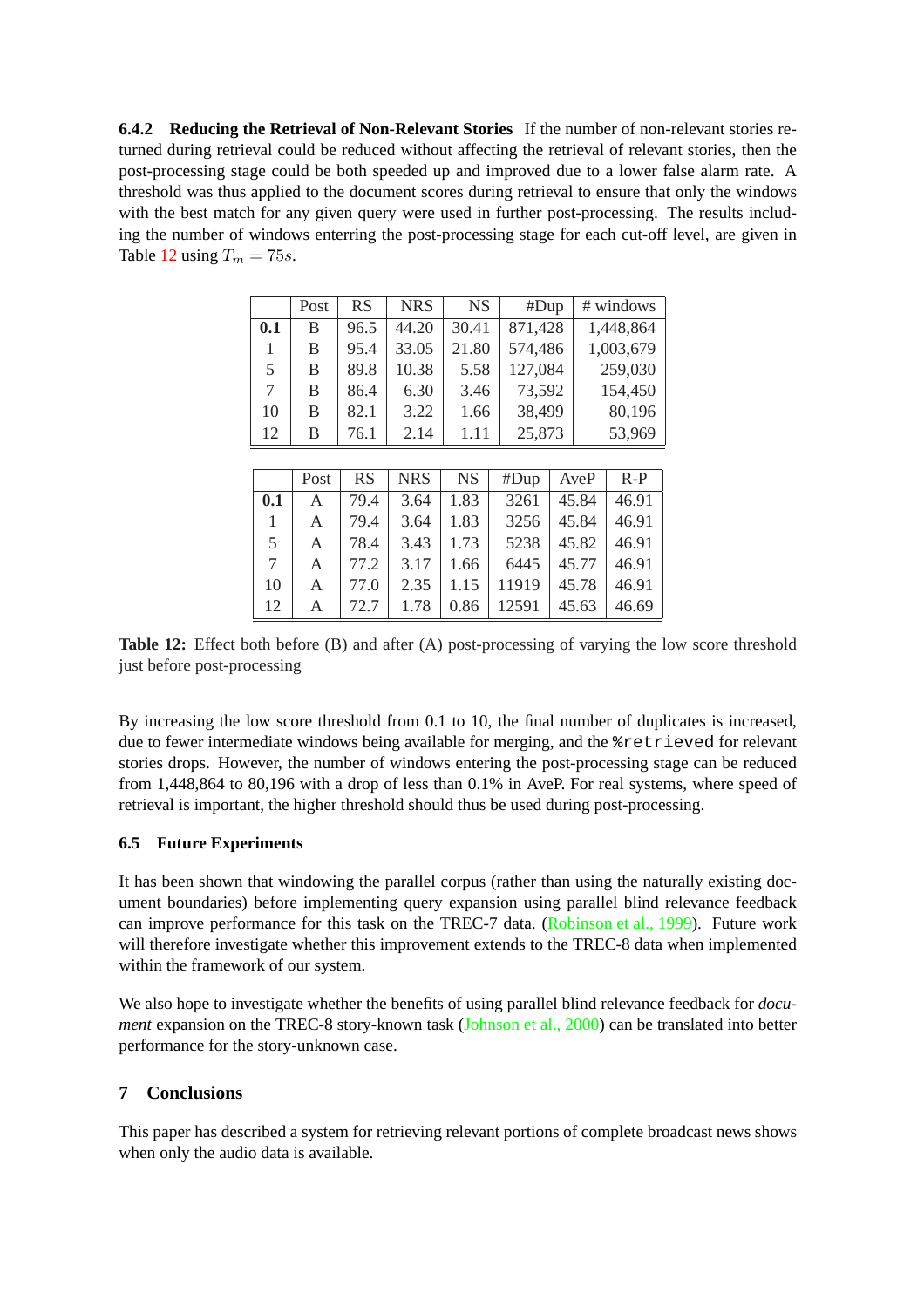<span id="page-13-0"></span>A novel method of automatically detecting and eliminating commercials by directly searching the audio was used and was shown to increase performance for the TREC-8 story unknown task, whilst reducing the computational effort required by around 8% when implemented before recognition. Applying the automatically determined commercial boundaries as a filter after retrieval was also shown to improve performance on other sets of transcriptions.

A sophisticated large vocabulary speech recogniser was used to eliminate sections of audio corresponding to pure music and produce high quality transcriptions. Our final recognition system, using a 108,000 word vocabulary, ran in  $13xRT^{14}$  and gave a WER of 20.5%, with the 60,000 word firstpass output giving 26.6% WER in 3xRT.

A windowing system was used to create quasi-documents on which the retrieval engine was run. A post-processing stage was then used to recombine windows thought to originate from the same story source by removing windows which were broadcast within a certain time of a higher scoring window. It was shown that incorporating the information about the structure of the broadcast gained from commercial elimination and segmentation, during the post-processing stage increased performance by a small amount, although no gain was found when using this information during window generation.

Experiments in retrieval showed that blind relevance feedback continued to be beneficial, but that semantic poset indexing, which had been found useful in earlier tests on other data (Jourlin et al., 1999a), was not helpful for this collection. Post-processing experiments showed precision could be increased at a cost to recall by performing more merging, whilst the speed of post-processing could be increased with little loss in precision, by using only the higher scoring windows from the [retriever.](#page-14-0)

Combining the various techniques described in this paper has been shown to produce a system capable of giving an AveP of 46.5% on the TREC-8 story-unknown data set.

#### **Acknowledgements**

This work is in part funded by an EPSRC grant reference GR/L49611.

#### **References**

- Abberley, D., Renals, S., Robinson, T., and Ellis, D. (2000). The THISL SDR System at TREC-8. To appear. In *Proc. TREC-8*, Gaithersburg, MD.
- Bimbot, F. and Mathan, L. (1993). Text-Free Speaker Recognition using an Arithmetic Harmonic Sphericity Measure. In *Proc. Eurospeech'93*, volume 1, pages 169–172, Berlin, Germany.
- Dharanipragada, S., Franz, M., and Roukos, S. (1999). Audio-Indexing for Broadcast News. In *Proc. TREC-7, NIST SP 500-242*, pages 115–119, Gaithersburg, MD.
- Dharanipragada, S. and Roukos, S. (1997). Experimental Results in Audio Indexing. In *Proc. DARPA 1997 Speech Recognition Workshop*, Chantilly, VA.

Fellbaum, C. (1998). *WordNet: An Electronic Lexical Database*. MIT Press.

- Garofolo, J. S., Auzanne, C. G. P., and Voorhees, E. M. (2000). 1999 TREC-8 Spoken Document Retrieval Track: Overview, Results and Analyses. To appear. In *Proc. TREC-8*, Gaithersburg, MD.
- Garofolo, J. S., Voorhees, E. M., Auzanne, C. G. P., Stanford, V. S., and Lund, B. A. (1999). 1998 TREC-7 Spoken Document Retrieval Track Overview and Results. In *Proc. TREC-7, NIST SP 500-242*, pages 79–90, Gaithersburg, MD.

<sup>&</sup>lt;sup>14</sup> On a single processor of a dual processor Pentium III 550MHz running Linux.